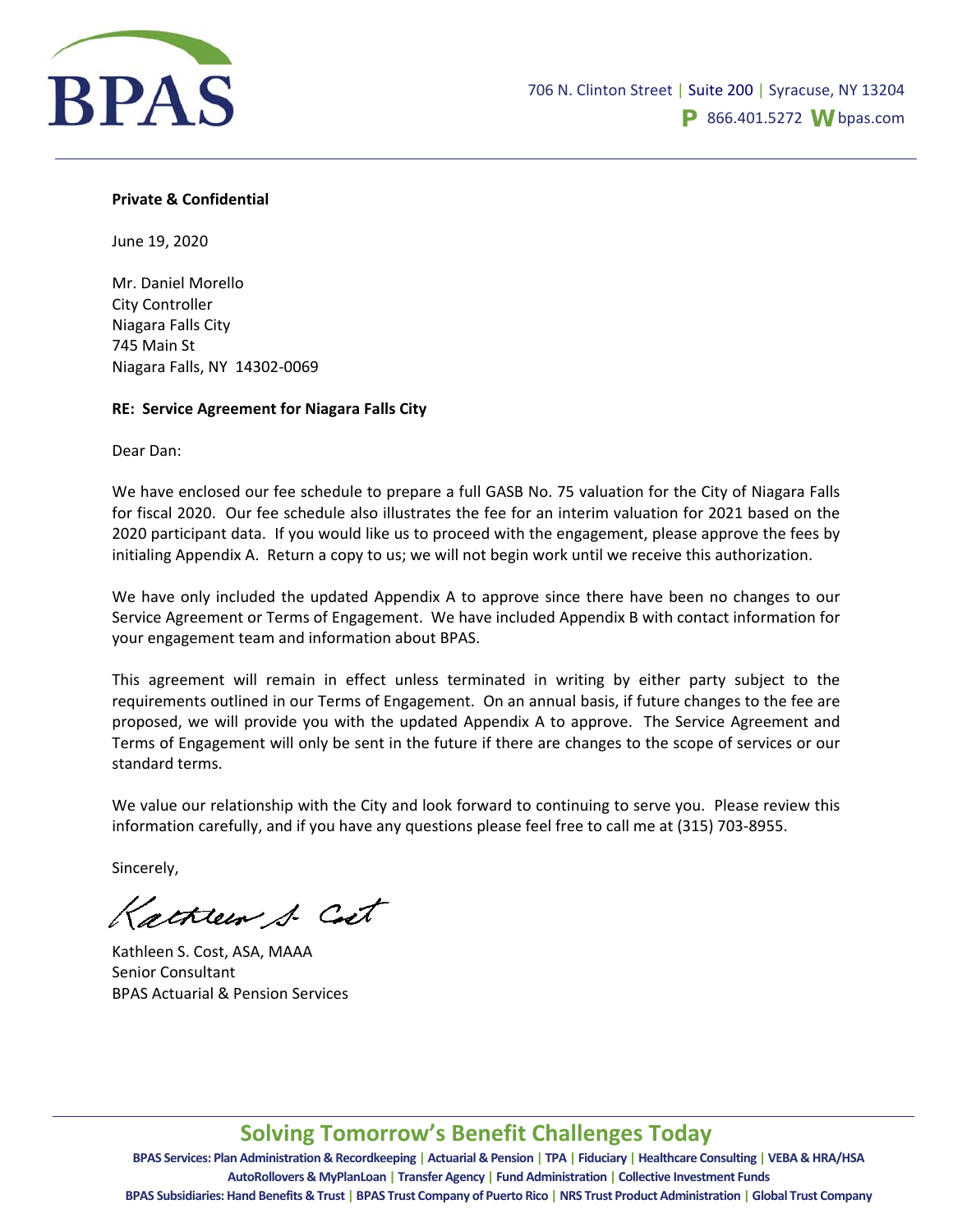### **APPENDIX A – FEE SCHEDULE**

# **RETIREE GROUP HEALTH BENEFITS PROGRAM SPONSORED BY NIAGARA FALLS CITY**

```
Full Actuarial Valuation Services.................................................................................... $9,500
```
GASB 75 Full Actuarial Valuation for the fiscal year ending 12/31/2020

- Analysis of census data.
- Analysis of plan provisions and development of per capita claims costs.
- Calculation of Total OPEB Liability as of the beginning of the fiscal year.
- Determination of Annual OPEB Expense for the fiscal year.
- Preparation of the actuarial valuation report detailing the results of the valuation.
- Determination of the Plan Fiduciary Net Position at fiscal year end.
- Development of Required Supplemental Information and Notes to the Financial Statements to be included on the financial statements.

|--|--|--|

GASB 75 Interim Actuarial Valuation for the fiscal year ending 12/31/2021

- Calculation of Total OPEB Liability as of the beginning of the fiscal year.
- Determination of Annual OPEB Expense for the fiscal year.
- Determination of the Plan Fiduciary Net Position at fiscal year end.
- Development of Required Supplemental Information and Notes to the Financial Statements to be included on the financial statements.

For services or additional work that is hourly based, our rates range from \$125 to \$580. Every attempt will be made to have the work performed at the lowest billing rate possible.

| Appendix A, Fee Schedule - Page 1        |                       | Niagara Falls City | <b>INITIAL</b> |
|------------------------------------------|-----------------------|--------------------|----------------|
| Effective Date: 1/1/2020                 | 2020 Sponsor Initials | Date               | <b>HERE</b>    |
| BPAS Actuarial and Pension Services, LLC | 2021 Sponsor Initials | Date               |                |